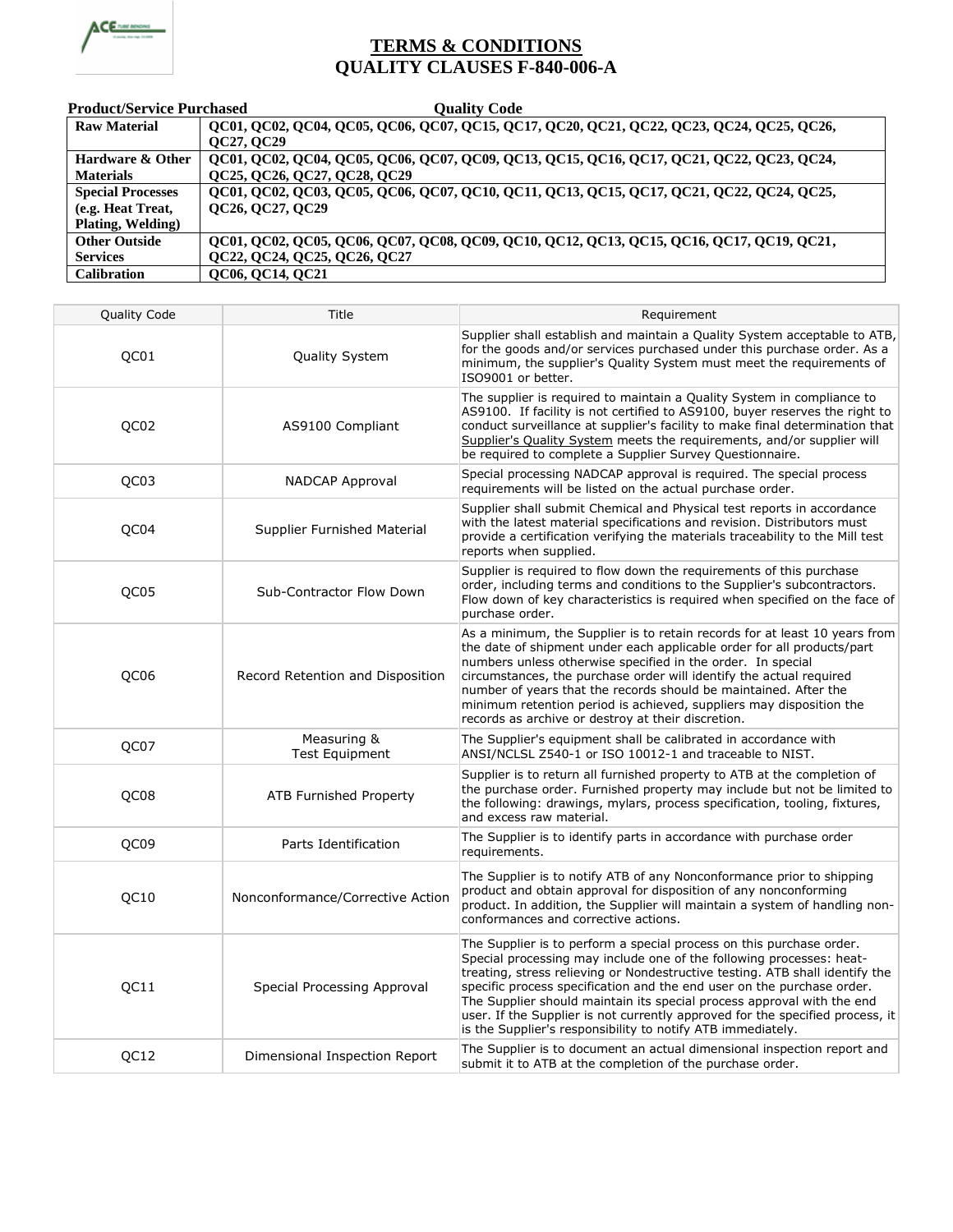

## **TERMS & CONDITIONS QUALITY CLAUSES F-840-006-A**

| QC13             | First Article Inspection               | The Supplier to submit a First Article per AS9102 with this purchase<br>order. It should identify all of the process specifications and dimensional<br>data.                                                                                                                                                                                                                                                                                                                                                                                                                                                                                                                                                                                                                                                                      |
|------------------|----------------------------------------|-----------------------------------------------------------------------------------------------------------------------------------------------------------------------------------------------------------------------------------------------------------------------------------------------------------------------------------------------------------------------------------------------------------------------------------------------------------------------------------------------------------------------------------------------------------------------------------------------------------------------------------------------------------------------------------------------------------------------------------------------------------------------------------------------------------------------------------|
| QC14             | <b>Calibration Vendor</b>              | The calibration vendor shall be accredited to ISO17025. All measuring<br>and test equipment shall be calibrated in accordance with ANSI/NCLSL<br>Z540.3 and traceable to NIST.                                                                                                                                                                                                                                                                                                                                                                                                                                                                                                                                                                                                                                                    |
| QC15             | Packaging Protection                   | Supplier to package parts in a manner that will protect parts from any<br>kind of damage. No metal to metal contact is ever allowed. In special<br>circumstances, the purchase order may specify the manner the parts are<br>to be packaged.                                                                                                                                                                                                                                                                                                                                                                                                                                                                                                                                                                                      |
| QC16             | Part Number Serialization              | All parts should have unique serial numbers assigned. Supplier is to<br>maintain tractability throughout the production stage.                                                                                                                                                                                                                                                                                                                                                                                                                                                                                                                                                                                                                                                                                                    |
| QC17             | Certificate of Conformance             | A certification is required, stating that all of the products or services<br>meet the contractual or purchase order requirements. The certificate<br>must list the part number and all of the applicable process specifications,<br>including up to date revision levels.                                                                                                                                                                                                                                                                                                                                                                                                                                                                                                                                                         |
| QC18             | The Boeing Company Approved<br>Process | The Supplier shall maintain a special process approval from The Boeing<br>Company on this purchase order.                                                                                                                                                                                                                                                                                                                                                                                                                                                                                                                                                                                                                                                                                                                         |
| QC19             | Key Characteristics Data Required      | This purchase order deals with the drawing that identifies key<br>characteristics. Both the Supplier and ATB should have established a<br>control plan prior to the placement of this purchase order.                                                                                                                                                                                                                                                                                                                                                                                                                                                                                                                                                                                                                             |
| QC20             | <b>BUY AMERICA ACT</b>                 | Items procured under this purchase order must be compliant with DFAR<br>252.225-7000                                                                                                                                                                                                                                                                                                                                                                                                                                                                                                                                                                                                                                                                                                                                              |
| QC21             | Right of Entry                         | ATB, our customers, and/or any applicable regulatory authority reserve<br>the right to access the supplier's applicable areas of all facilities, at any<br>level of the supply chain, involved in the order and to all applicable<br>records. Reason for access may include inspection of the item on order,<br>status of the item, or reviewing quality records pertaining to the<br>purchase order in question.                                                                                                                                                                                                                                                                                                                                                                                                                 |
| QC22             | <b>QMS Awareness</b>                   | Vendors Personnel must be made aware of:<br>their contribution to product or service conformity;<br>$\bullet$<br>their contribution to product safety;<br>$\bullet$<br>the importance of ethical behavior.<br>$\bullet$                                                                                                                                                                                                                                                                                                                                                                                                                                                                                                                                                                                                           |
| QC23             | <b>Counterfeit Prevention</b>          | Vendor must have a process in place to detect and prevent the use of<br>counterfeit parts/materials. The holder of the ATB Purchase Order must<br>be the Original Equipment (Component) Manufacturer (OEM) of the<br>product or the OEM's Authorized Distributor with traceability to the OEM.<br>Authorized distributors shall provide certification to OEM approved<br>distribution. Or provide evidence of certification, or approval from the<br>appropriate OEM of the product supplied to ATB. If documentation<br>demonstrating an unbroken chain of custody from these authorized<br>manufacturers or distributors can not be provided at the time of delivery,<br>then the vendor (holder of the ATB PO) must comply with F-814-001<br>Supplier Counterfeit Prevention Program Requirements (available upon<br>request). |
| QC24             | Control & Monitoring Requirements      | Vendor must maintain a Quality Level ≥95% and an OTD level ≥90%. If<br>levels drop below target, supplier will be notified and may be placed on<br>conditional status or disapproved if not corrected                                                                                                                                                                                                                                                                                                                                                                                                                                                                                                                                                                                                                             |
| QC <sub>25</sub> | Change Notification                    | Supplier is to notify ATB of changes in product and/or process, changes<br>of suppliers, changes of manufacturing facility location and, where<br>required, obtain organization approval.                                                                                                                                                                                                                                                                                                                                                                                                                                                                                                                                                                                                                                         |
| QC <sub>26</sub> | Acceptance Authority Media             | Media such as inspection stamps and electronic signatures used for<br>product acceptance/inspection must be controlled and traceable to the<br>personnel they are issued to.                                                                                                                                                                                                                                                                                                                                                                                                                                                                                                                                                                                                                                                      |
| QC27             | Verification on Supplier's Premises    | Verification of product on supplier premises by ATB or its customers,<br>does not remove the obligation to provide conforming products and shall<br>not be used as the organizations evidence of conformity.                                                                                                                                                                                                                                                                                                                                                                                                                                                                                                                                                                                                                      |
| QC28             | <b>Shelf Life Materials</b>            | The supplier provides the manufacturing date, shelf life, and expiration date for all<br>limited shelf life items under this order. All items will have 75% or more of their shelf<br>life remaining at the time of shipment to Millipart. All items are packaged, labeled<br>and transported per their applicable regulatory requirements.                                                                                                                                                                                                                                                                                                                                                                                                                                                                                       |